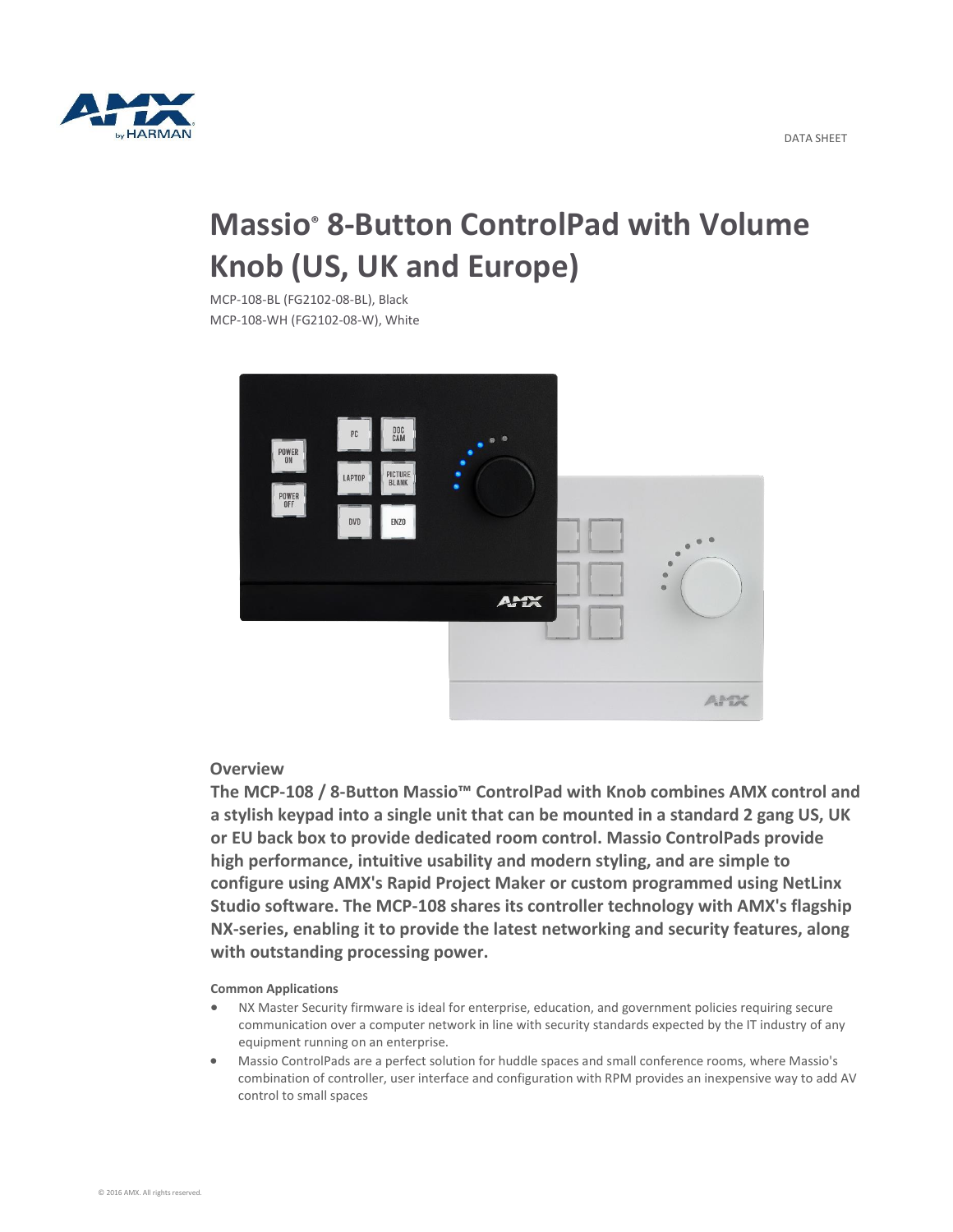- The MCP-108's security features and secure wall-mount options make it ideal for Higher Education breakout rooms and small classrooms.
- The MCP-108's rugged design and attractive price point also make it perfect for K-12 (Primary Education) classrooms.

### **Features**

- **Cryptographic Support** In accordance with FIPS 140-2, a U.S. government computer security standard used to accredit cryptographic modules for the protection of sensitive or valuable data
- **IPv6** Supports Internet Protocol version 6 (IPv6), the communications protocol that provides an identification and location system for computers on networks and routes traffic across the Internet
- **IEEE 802.1X** Supports IEEE Standard for Port-based Network Access Control with the ability to grant or deny network access to devices wishing to attach to a LAN based on credentials tied to the device rather than to a user
- **X.509 Certificate Services** NX supports customer-provided certificates for access to protected networks.
- **TLS / SSH Client** Provides NetLinx programmers the ability to manage secure port TLS and SSH communications with a remote device or server
- **Network Syslog** The Central Controller generates an audit record of events using syslog, a standard for message logging
- **Unrivaled Network Security** With IPv6 and wired 802.1X for protected network access and user-defined LDAP login group support, Massio ControlPads provide rock-solid security
- **All-in-one Keypad/Controller** Unique product combines an elegant yet rugged user interface with an onboard controller
- **Includes AMX Control** Incorporates AMX's flagship NX-series control technology, including the latest networking and security features and outstanding processing power
- **One Tool to Program - RPM** Radically reduces total cost of ownership by reducing the time and cost required to configure or program a system from days to less than an hour
- **Simple to Program with RPM** Radically reduces total cost of ownership by reducing the time and cost required to configure or program a system from days to less than an hour
- **Simple Integration with RMS** Using RPM, easily integrate RMS with the MCP-108 to provide a platform for real-time performance monitoring and maintenance
- **Elegant Industrial Design** Complement the rest of the AMX user interface product family and look great in any room
- **Large Buttons / Larger More Descriptive Text** All buttons are easy to read with large supplied labels, or easily make your own for a customized solution
- **Display Monitoring** Use the ControlPad with RMS to monitor power status, input status, lamp hours and filter hours
- **Web-based Control** Remotely login to ControlPads and execute button presses
- **Inactivity Timer** Turn off equipment after lack of activity (timeouts) to save energy
- **Built In Control Ports** Serial and IR ports available to communicate and control common presentation equipment
- **Backlit Buttons** Can flash or turn on/off when pressed
- **Execute Multiple Functions at Once** Macros can be written to trigger multiple functions through a single button press
- **Works with AMX IR Files** Leverage thousands of pre-existing AMX IR files on AMX.com
- **Standard Enclosures** Standard back box mounting options for US, UK and EU
- **Native Direct Connection to RMS** No proxy required

#### **Specifications**

| <b>GENERAL</b>               |                                                     |
|------------------------------|-----------------------------------------------------|
| Dimensions (HWD)             | 4 11/16" x 6" x 1" (119 mm x 152.5 mm x 26 mm)      |
| Weight                       | Approximately .41 lbs (.19 kg)                      |
| <b>Mounting Options</b>      | Mount onto standard 2 gang US, UK, or EU back boxes |
| Colors Available             | Black: MCP-108-BL (FG2102-08-B)                     |
|                              | White: MCP-108-WH (FG2102-08-W)                     |
| <b>Regulatory Compliance</b> | FCC CFR Title 47 Part 15                            |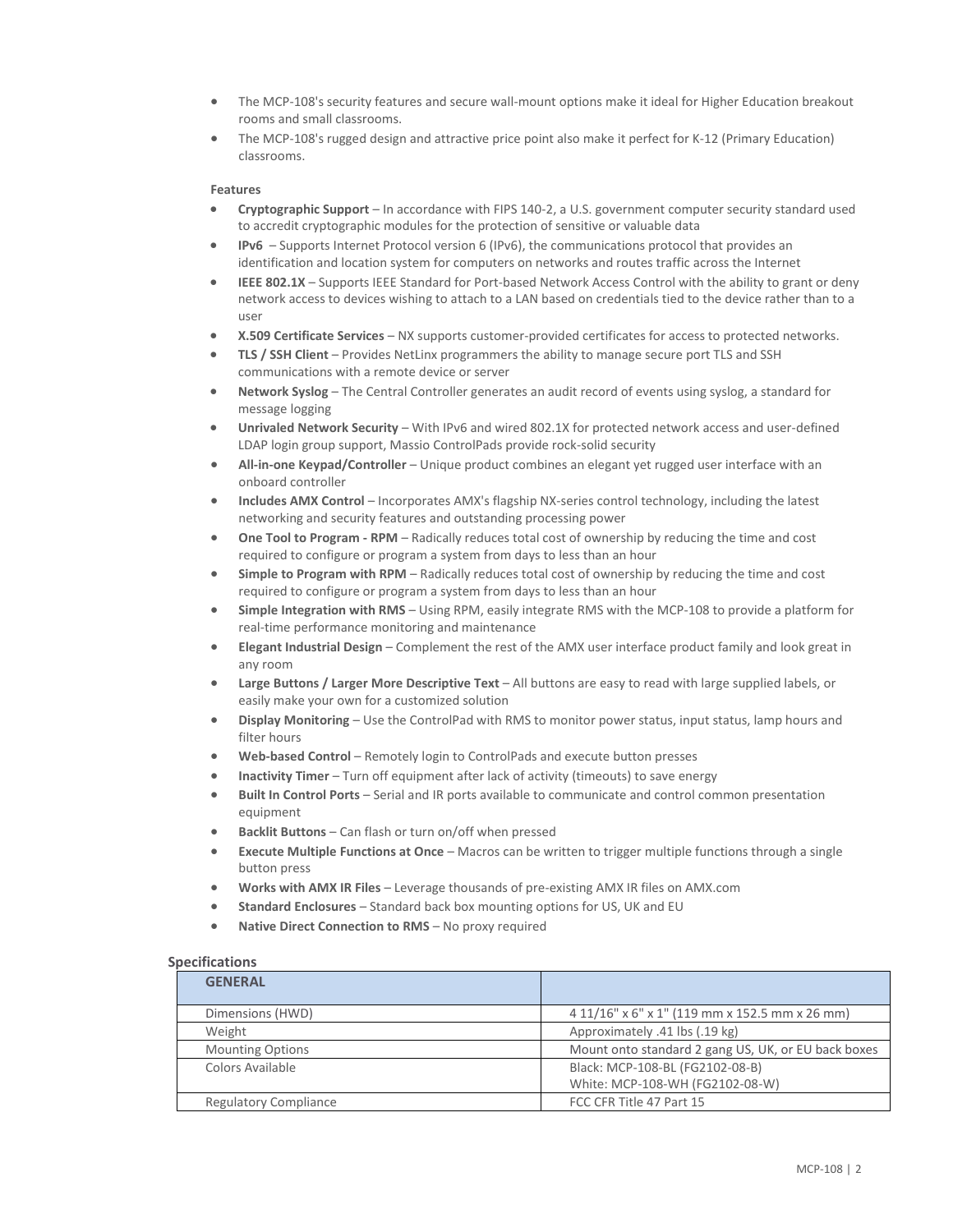|                                | <b>CE EN 55022</b>                                    |
|--------------------------------|-------------------------------------------------------|
|                                | <b>CE EN 55024</b>                                    |
|                                | CE EN 60950-1                                         |
|                                | IEC-60950-1                                           |
|                                | UL 60950-1                                            |
|                                | C-Tick CISPR 22                                       |
|                                | IC CISPR 22                                           |
|                                | <b>VCCI CISPR 22</b>                                  |
|                                | RoHS                                                  |
|                                |                                                       |
|                                | WEEE                                                  |
| <b>Included Accessories</b>    | • (1) metal mounting bracket                          |
|                                | • (1) 2-pin female connectors                         |
|                                | • (1) 3-pin female connectors                         |
|                                | • (1) sheet of 70 pre-printed button labels           |
|                                | • (2) M3.5 x 30MM screws                              |
|                                | • (2) #6-32 x 1.25 screws                             |
| <b>Recommended Accessories</b> | · NSS-RPM Rapid Project Maker (NSS-RPM)               |
|                                | · MKP-106 6-Button Massio Keypad (US, UK, EU),        |
|                                | (FG5793-06P-W, FG5793-06P-B, FG5793-06L-W,            |
|                                | FG5793-06L-B)                                         |
|                                | · MKP-108 8-Button Massio Keypad with Knob (US,       |
|                                | UK, EU), (FG5973-08L-W, FG5973-08L-B)                 |
|                                | · NXA-ENET8-2POE Gigabit Ethernet Switch (FG2178-     |
|                                | 63)                                                   |
|                                | · PS-POE-AF-TC PoE Injector, 802.3AF Compliant        |
|                                | (FG423-83)                                            |
|                                | · CC-NIRC IR Cables (FG10-000-11)                     |
|                                | · CBL-ETH-FL2 Cat6 Ethernet Cable (FG10-2194-16)      |
|                                | · CBL-ETH-FL Ethernet Cat5e Flat Cable (FG10-2182-    |
|                                | 16)                                                   |
|                                | · EXB-IRS4 ICSLan IR/S Interface, 4 IR/S and 4 Inputs |
|                                | (FG2100-23)                                           |
|                                | · EXB-COM2 ICSLan Serial Interface, 2 Ports (FG2100-  |
|                                |                                                       |
|                                | 22)                                                   |
|                                | · EXB-REL8 ICSLan Relay Interface, 8 Channels         |
|                                | (FG2100-20)                                           |
|                                | · EXB-I/O8 ICSLan Input/Output Interface, 8 Channels  |
|                                | (FG2100-21)                                           |
|                                | · EXB-MP1 ICSLan Multi-Port, 1 COM, 1 IR/S, 2 I/O, 1  |
|                                | IR RX (FG2100-26)                                     |
| <b>Front Panel Components</b>  | 8 Buttons, 1 Volume Knob with Push Mute, 7 Digit LED  |
|                                | Indicator                                             |

| <b>ACTIVE POWER REQUIREMENTS</b>    |                            |
|-------------------------------------|----------------------------|
| Fully loaded with I/O Port utilized | $11 W$ (max)               |
| Typical                             | 5 W                        |
| Voltage, DC (Typical)               | PoE (37 V-57 V)            |
| Voltage DC Range                    | 37 V-57 V per 802.3af spec |
| Power Connector                     | (1) RJ-45 Ethernet         |

| <b>POWER SUPPLY</b> |                                                                                                                            |
|---------------------|----------------------------------------------------------------------------------------------------------------------------|
| External, Required  | Any POE injector or switch, conforming to the 802.3af<br>standard including AMX's PS-POE-AF-TC (FG423-83),<br>not included |